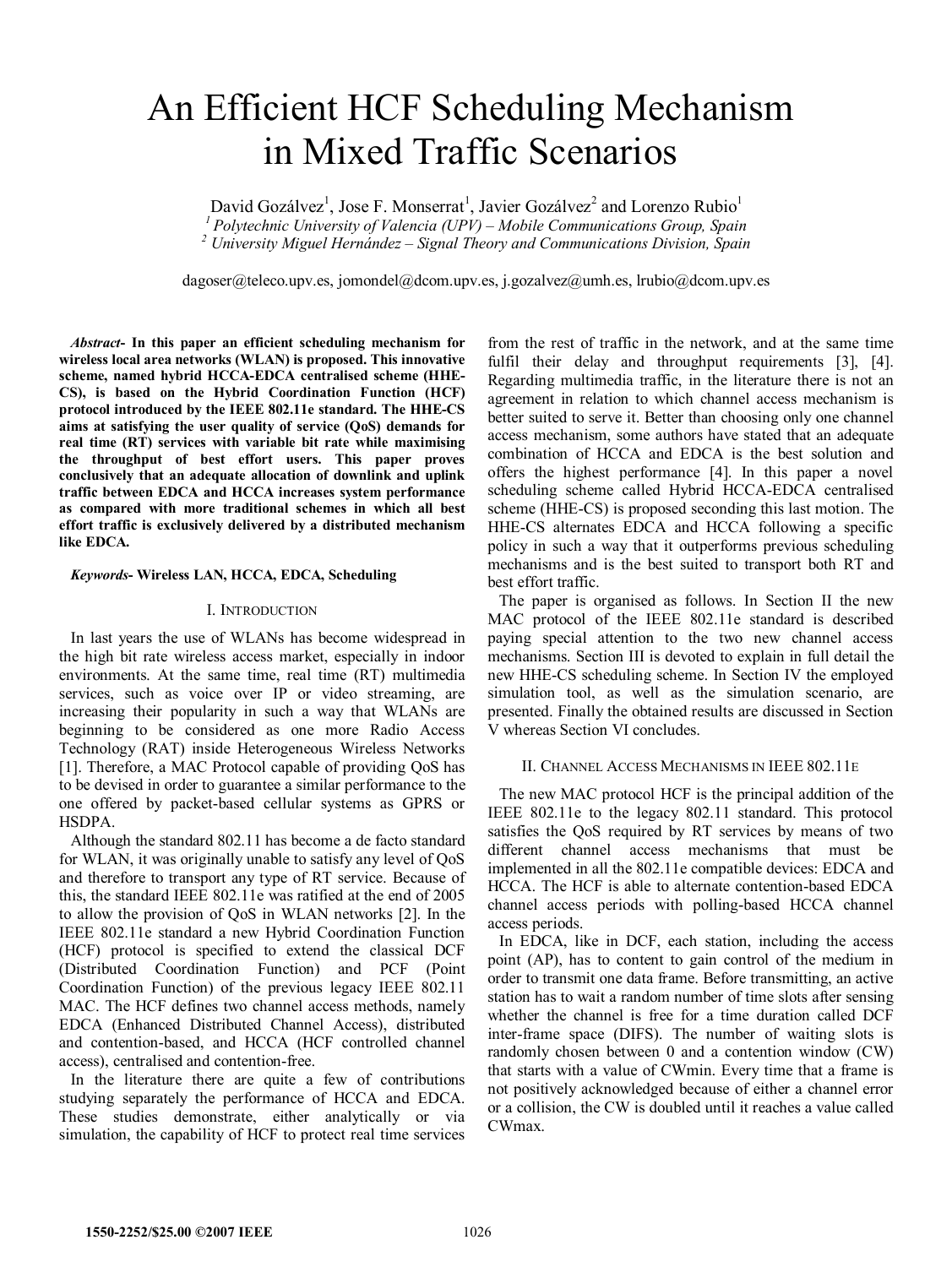EDCA access method enhances the DCF contention mechanism to guarantee prioritised QoS thanks to a specific service priority policy. This way, more delay-sensitive services are served with a higher statistical probability than best effort services, providing what is usually referred to as soft QoS. This is accomplished due to the fact that in EDCA the contention mechanism can be particularised for each of the four different access categories (AC) defined by the standard, namely voice, video, best effort and background. The parameters that differentiate each AC are: the arbitration interframe space (AIFS), the CWmin, the CWmax and the transmission opportunity (TXOP). The concept of TXOP is an important new feature of the IEEE 802.11e standard. A TXOP is a time interval in which a given station has the medium control to send packets in burst mode without having to content for the medium.

On the contrary, HCCA is a centralised channel access mechanism based on a higher priority of the AP to achieve the channel control thus distributing the resources in a controlled manner. With HCCA it is possible to ensure a user-specific QoS distinguishing each user state; this is the so-called hard QoS. HCCA is quite similar to the legacy PCF protocol except for the fact that with the new standard the AP can take control of the medium not only during the contention-free periods (CFP), but also during the contention periods (CP), setting up controlled access phases (CAP). During one CAP, the AP, applying a certain polling scheme, either allocates the medium to uplink stations to transmit during a specific TXOP time or serves itself downlink traffic.

The IEEE 802.11e standard defines a reference schedule for HCCA in which every service interval time (SI) the AP polls every admitted station allowing them to transmit uplink traffic during a previously calculated TXOP time. The SI and the duration of each TXOP are calculated depending on the service requirements of the associated stations in order to satisfy their different levels of QoS. Figure 1 shows this reference schedule.



Figure 1. Structure of the IEEE 802.11e Beacon Interval

Although both channel access mechanisms provide a certain level of QoS not available in the previous legacy IEEE 802.11, several studies as [4] indicate the inability of EDCA to fulfil the RT requirements when the number of stations increases. Besides, in distributed systems like DCF or EDCA, every station of the same AC, including the AP, has the same probability of gaining control of the medium. Due to this fact, and because it is normal for the AP to have a lot more information pending than any other station in the system, in [5] it was demonstrated that an important downlink bottleneck will degrade the global throughput of the network affecting all kind of services. Despite the fact that the 802.11e standard allows defining a specific set of contention parameters for the AP different from the rest of the stations in the system, the tuning of these parameters to achieve the desired system behaviour can be a very complicated task that in most cases offers not enough differentiation.

Since EDCA is not able to satisfy completely the QoS requirements of RT services, HCCA is the preferred option for this type of traffic. The polling scheme defined in the standard for HCCA presents serious deficiencies when variable bit rate traffic (VBR) is considered since the AP is not able to modify the TXOPs duration according to the instantaneous variable bit rate. Some studies as [6] propose the use of traffic-aware dynamic algorithms to adapt each SI the length of all the TXOPs to the size of the users' buffer. However, this paper will show that in case of bidirectional traffic, the problem of handling VBR services can be solved without using such techniques, allowing the admission of the same number of stations than in the constant bit rate (CBR) case and guaranteeing the required QoS.

Besides, the HCCA polling mechanism introduces an overhead in the network due to the polling frames that indicate the beginning and ending of a polled TXOP. This overhead must be considered since it reduces HCCA efficiency when handling uplink traffic.

The new scheduling scheme proposed in this paper called HHE-CS takes into account all the advantages and disadvantages of both HCCA and EDCA mechanisms alternating them in an optimal manner.

## III. HHE-CS

# *A. HHE-CS with RT Traffic*

If WLAN is integrated within a heterogeneous network, RT services, as for instance voice over IP (VoIP) or video telephony, will be handled jointly with best effort services. As it is of paramount importance to satisfy the QoS of RT users, the use of HCCA is the preferred option due to its capability of offering guaranteed QoS. In consequence, HHE-CS transmits all the RT traffic through HCCA. However, due to the previously-mentioned inefficiencies, to achieve the same QoS for VBR traffic as for CBR, the classical approach of allocating time to stations on the basis of the mean sending rate is no longer valid. In HHE-CS an extra time is allocated to each user to support any sudden increase in data rate that can overflow the assigned TXOP. Due to this reservation of a bigger amount of time for each station, system capacity could seem to be reduced since, to some extent, a portion of the TXOP is wasted when data rate decreases and there are not enough bits in the buffer to make use of all the time assigned to the user. However, if bidirectional traffic is taken into account, the new HHE-CS uses the free time reserved for the uplink traffic to transmit also downlink data. This way, HHE-CS takes advantage of the higher capacity needed by VBR services and is able to maintain system capacity while fulfilling the QoS requirements. A robust call admission control (CAC) assures that the number of RT stations in the network never exceeds its maximum capability. To this end, the CAC denies the access to any station when the system is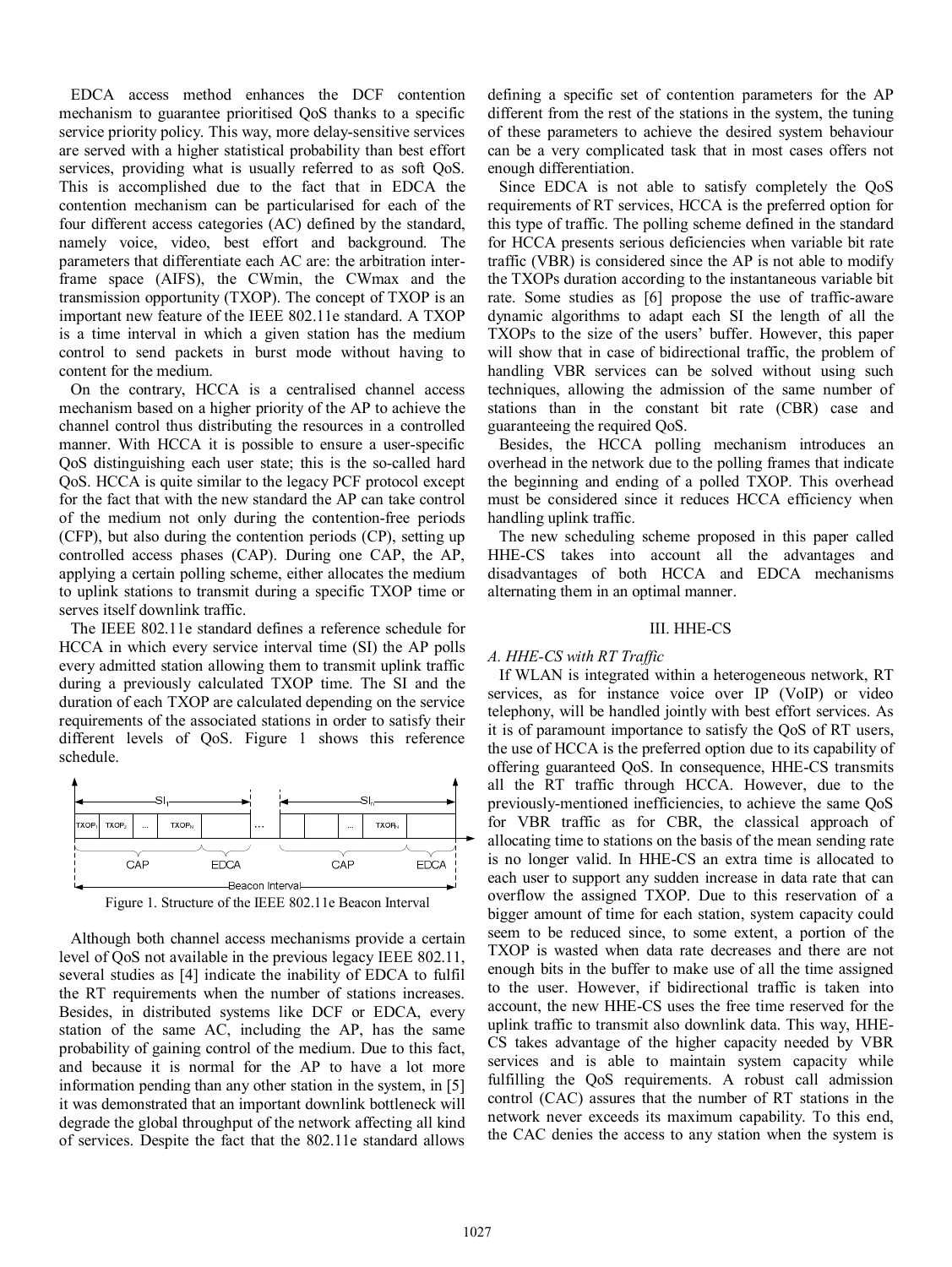saturated. The number of RT stations that the HHE-CS CAC can admit in the system is directly proportional to the portion of time of the SI reserved for contention free transmissions in the network. Although the uplink RT stations are polled in a strict Round Robin (RR) scheme, the same is not necessarily true for downlink transmissions. In order to distribute more efficiently the downlink frames among RT users, different scheduling algorithms can be employed. In this paper, RR and First Come First Served (FCFS) algorithms are investigated when serving downlink RT traffic through HCCA. In the RR scheduling the AP transmits sequentially one frame to the last served station that has pending data. On the contrary, FCFS always transmits information corresponding to the oldest packet received by the MAC.

# *B. HHE-CS with Best Effort Traffic*

Since best effort traffic has not strict constraints to be fulfilled, it is better suited for EDCA transmission because of the inefficiency of the polling system of HCCA in the uplink. However, this limitation does not hold good in downlink transmissions where the AP knows perfectly the state of every buffer and can send data directly to a station without the necessity of transmitting a polling frame first.

CAC only accepts an incoming RT user if its QoS is guaranteed even in the worst case scenario, i.e. when the system is saturated and all stations transmit at their minimum negotiated bit rate. As usually the system is not congested or the stations transmit at a faster data rate than the minimum, some bandwidth will not be used. This free time, in addition to all the time allocated to the uplink VBR traffic wasted by RT services, will be employed by the HHE-CS mechanism to solve some of the disadvantages of EDCA. Thanks to its totally controlled access scheme, HHE-CS takes advantage of the HCCA ability to seize the medium before any other station in order to transmit, during the remaining CAP time, best effort traffic. The distribution of the remaining time among the best effort users will be carried out according to a specific scheduling algorithm implemented in the AP. To maximise the network best effort throughput, the amount of data transmitted to each station must be proportional to the capacity of transmission of the user, allowing the fastest stations to receive information at a faster bit rate without being degraded by slower stations. With this aim, HHE-CS employs a novel scheduling algorithm based on tokens in which the AP transmits more often to stations that are in a better channel condition and are working in a higher transmission mode. In this algorithm each station gains tokens at a rate proportional to their transmission rate so that the AP only has to choose the station with more tokens in order to send him the next frame. Every time a station receives successfully a frame, a fixed number of tokens is subtracted to this station. In order to assess the performance of the novel scheduling algorithm, other schedulers have been implemented: RR, FCFS and Maximum Carrier to Interference Ratio (MaxCIR) allocation. With FCFS the objects of the different web pages are transmitted entirely in their order of arrival, and the MaxCIR scheduler always

transmits to the station with better channel conditions thus maximising the network throughput.

To prevent transmissions of best effort traffic from jeopardising the performance of RT traffic, RT users have always higher priority over best effort users in the downlink scheduling with HCCA. This way, the QoS of RT communications will remain practically constant regardless how many best effort stations are transmitting in the network. Contrary to the already defined CAC for RT users, not any admission management has been implemented for best effort services, i.e. any best effort user asking for service will be accepted in the system.

The rest of downlink best effort traffic not transmitted by HCCA and all the uplink best effort traffic are served in the next contention-based period through EDCA. This choice has been made since distributed channel access mechanisms are more efficient when transmitting uplink traffic. Also, to greater enhance the performance of EDCA, the CWmin value has been tuned to give more priority to the AP than the other stations, as recommended in [5].

## IV. EVALUATION ENVIRONMENT

To conduct this investigation an evolved version of the emulator presented in [7] has been employed. This tool is capable of emulating a heterogeneous wireless network constituted by several cellular and wireless systems such as GPRS, EDGE, HSDPA and of course WLAN in the form of the 802.11 standard. More specifically, both 802.11b and 802.11g physical layers have been implemented as well as the MAC protocol specified by the 802.11e extension. In the simulations presented in this paper all the RATs except WLAN have been disabled to ensure that they have not any kind of influence in the obtained results.

In the simulator Web traffic has been modelled as best effort traffic sources. The web browsing service has been implemented as proposed in [8]. The mathematical distributions have been parameterised to match an average throughput per user of 60 kbps in downlink and 10 kbps in uplink.

Real-time services have been included via the emulation of real-time H.263 video following the model presented in [9]. This model employs the VBR H.263 codec that generates instantaneous changes in the output bit rate while maintaining an average constant bit rate of 64 kbps. Opposed to the Web traffic model, in the H.263 model, the traffic source does not wait to the completion of the transmission of the last video frame before generating the next one. In this case, the station assumes that the QoS requirements of the video service have not been fulfilled and the older frame is discarded. Because of this, a very important parameter to evaluate the QoS of H263 users is the percentage of frames discarded throughout the simulation, a parameter that in this paper is called user equipment satisfaction (UeS). A UeS threshold of 95% is set in the scheduler design as the minimum QoS level that must be reached by the WLAN in order to consider that RT services are being served with enough quality.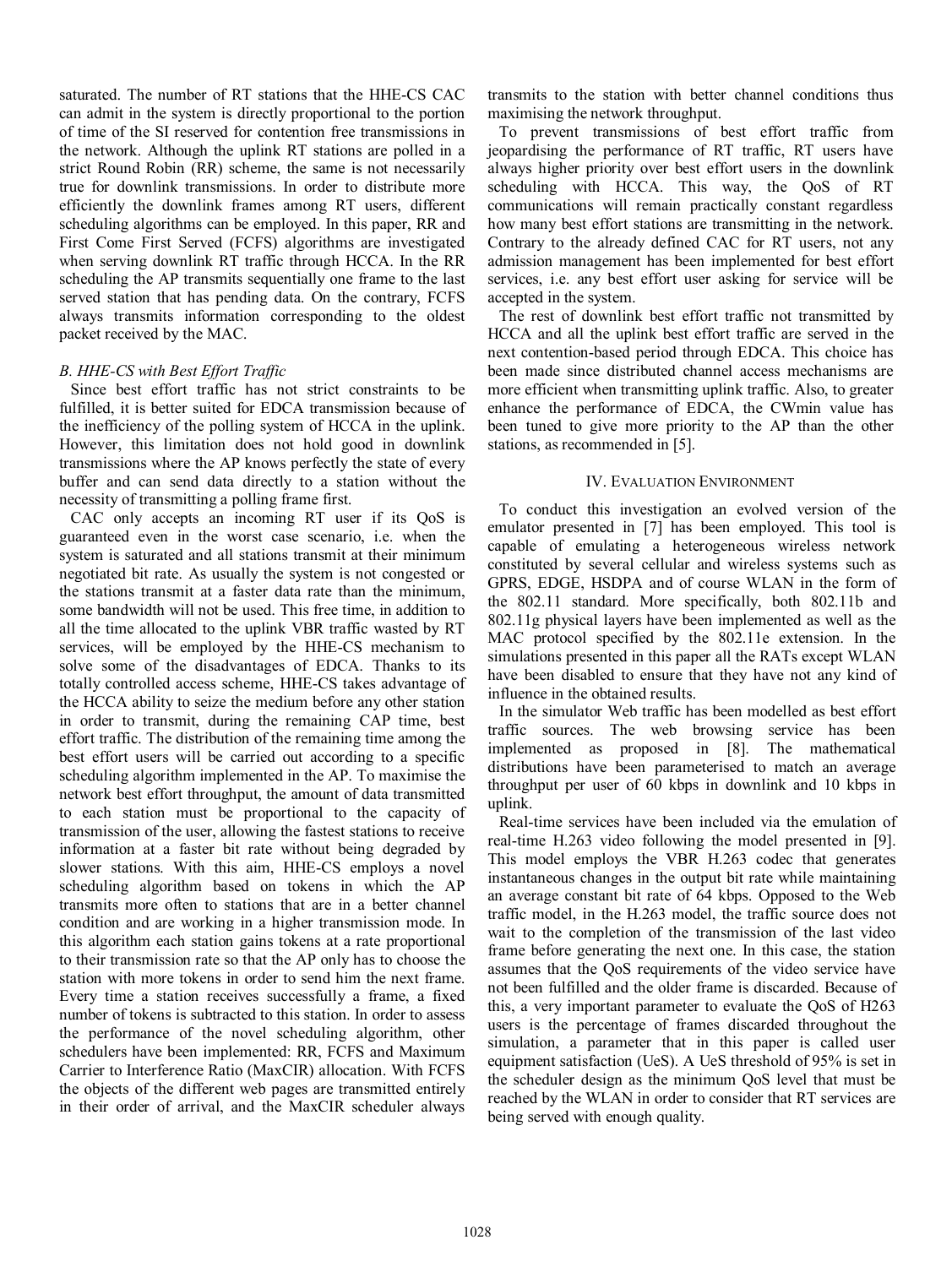#### V. RESULTS

First of all, to evaluate the performance of HHE-CS with RT H.263 VBR traffic and to assure that the proposed scheduler is able to provide the required QoS, the worst case scenario is studied where all stations are transmitting at the lowest data rate of 6 Mbps. Due to the non-constant nature of the H.263 codec, the TXOP reserved to each station has to be increased. Performed simulations show that an increase of about a 100% as compared with the CBR case is needed in order to obtain UeS values over the established 95% threshold. This increase in the time allocated to each station should force the CAC to admit half the users in the system when the reference scheduler is employed. However, Fig. 2 shows the capability of HHE-CS to maintain the QoS level of VBR H263 bidirectional users and at the same time achieving the same capacity as with CBR users which is of 25 bidirectional users. The two previously discussed scheduling algorithms for RT downlink transmission are investigated, i.e the RR based scheduling and the FCFS based scheme. The results show a slightly better UeS when using the FCFS algorithm although both solutions offer enough guarantees of QoS.

Next, the behaviour of HHE-CS with best effort traffic is studied analysing the improvement in total throughput with respect to the more traditional approach. The cell WWW throughput obtained using HHE-CS and a scheme where all best effort traffic is transmitted through EDCA is compared. A fixed number of 25 H263 bidirectional users are simulated whereas the number of WWW users varies from 10 up to 60. The time reserved for contention free transmissions is fixed at the 90% of the time. Also, to reveal the reduction in the downlink bottleneck occasioned by contention transmissions, the ratio between the downlink WWW throughput and the uplink WWW throughput is calculated. It is worth noting that, since the traffic generated by downlink WWW users is in average six times higher than uplink users, this ratio is expected to be around 6. All stations are transmitting at 6 Mbps. As it can be seen in Fig. 3 and Fig. 4 both schemes have similar throughputs until the network reaches the saturation point from which the HHE-CS not only achieves an overall better throughput but also manages to maintain a higher DL/UL ratio. This is possible due to the fact that when transmitting downlink traffic through a distributed mechanism, an important part of the time is wasted during contention whereas HCCA can seize the channel and start transmitting almost immediately. Also, since downlink transmissions through HCCA are made by the AP without the contention of the uplink stations, the DL/UL ratio can be greatly improved as it is shown in the results. It can also be noted that once the number of station surpasses the saturation point, the cell performance decreases because of the increasing number of collisions that take place in the system. Although the HHE-CS achieves an important improvement in the DL/UL ratio, this is not enough to assure an adequate balance between uplink and downlink traffic. To achieve this objective, further increments of the time reserved for contention free transmissions can be made.



Figure 2. User Satisfaction with bidirectional traffic



Figure 3. WWW Cell throughput for HHE-CS and HCCA+EDCA with an increasing number of WWW users



Figure 4. DL/UL ratio for HHE-CS and HCCA+EDCA with an increasing number of WWW users